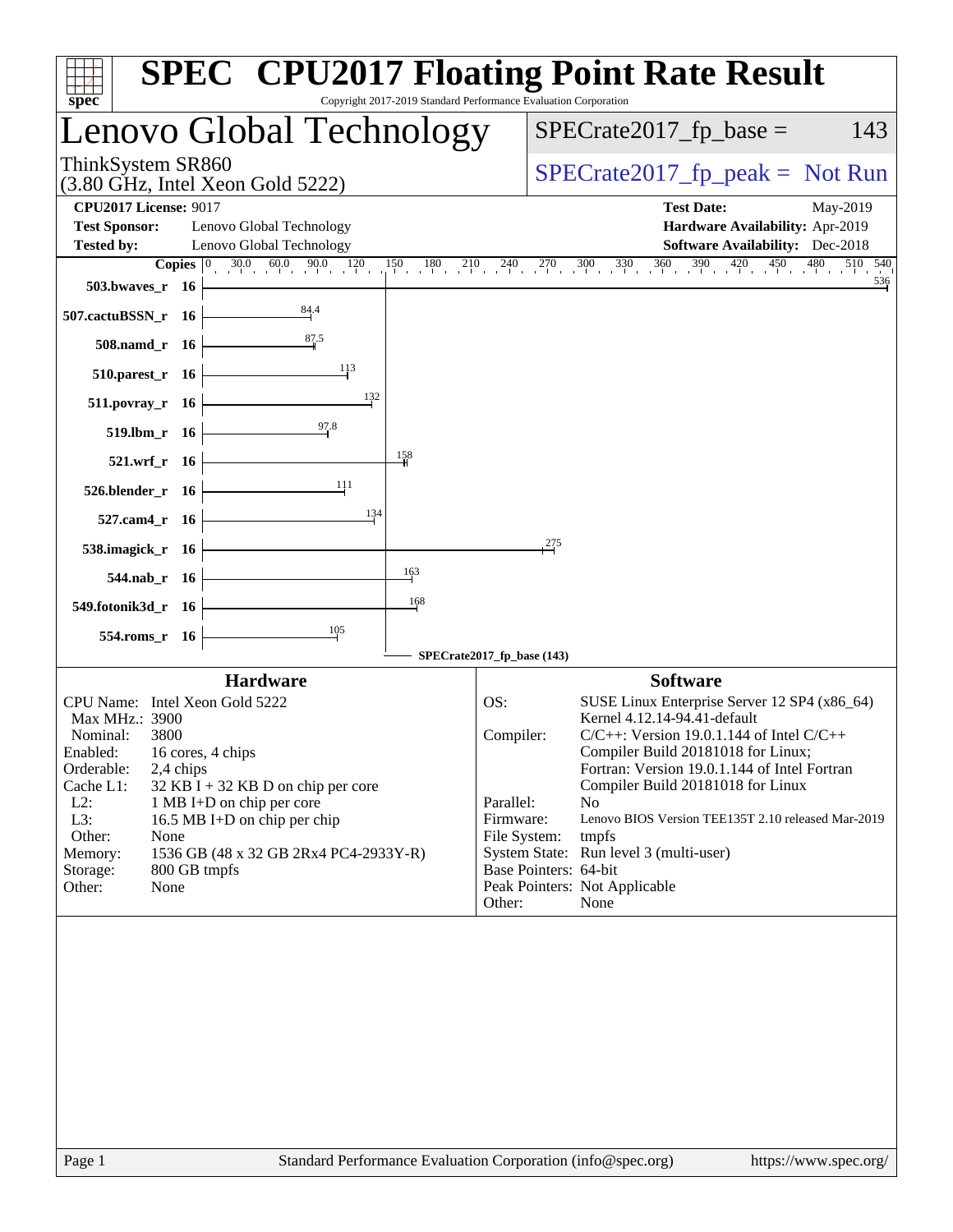

### **[SPEC CPU2017 Floating Point Rate Result](http://www.spec.org/auto/cpu2017/Docs/result-fields.html#SPECCPU2017FloatingPointRateResult)** Copyright 2017-2019 Standard Performance Evaluation Corporation

# Lenovo Global Technology

# $SPECTate2017<sub>fr</sub> base = 143$

(3.80 GHz, Intel Xeon Gold 5222)

ThinkSystem SR860<br>  $SPECTI<sub>2</sub>$  [SPECrate2017\\_fp\\_peak =](http://www.spec.org/auto/cpu2017/Docs/result-fields.html#SPECrate2017fppeak) Not Run

**[Test Sponsor:](http://www.spec.org/auto/cpu2017/Docs/result-fields.html#TestSponsor)** Lenovo Global Technology **[Hardware Availability:](http://www.spec.org/auto/cpu2017/Docs/result-fields.html#HardwareAvailability)** Apr-2019 **[Tested by:](http://www.spec.org/auto/cpu2017/Docs/result-fields.html#Testedby)** Lenovo Global Technology **[Software Availability:](http://www.spec.org/auto/cpu2017/Docs/result-fields.html#SoftwareAvailability)** Dec-2018

**[CPU2017 License:](http://www.spec.org/auto/cpu2017/Docs/result-fields.html#CPU2017License)** 9017 **[Test Date:](http://www.spec.org/auto/cpu2017/Docs/result-fields.html#TestDate)** May-2019

### **[Results Table](http://www.spec.org/auto/cpu2017/Docs/result-fields.html#ResultsTable)**

|                                                                                                        | <b>Base</b>   |                |                |                |       | <b>Peak</b>    |       |               |                |              |                |              |                |              |
|--------------------------------------------------------------------------------------------------------|---------------|----------------|----------------|----------------|-------|----------------|-------|---------------|----------------|--------------|----------------|--------------|----------------|--------------|
| <b>Benchmark</b>                                                                                       | <b>Copies</b> | <b>Seconds</b> | Ratio          | <b>Seconds</b> | Ratio | <b>Seconds</b> | Ratio | <b>Copies</b> | <b>Seconds</b> | <b>Ratio</b> | <b>Seconds</b> | <b>Ratio</b> | <b>Seconds</b> | <b>Ratio</b> |
| 503.bwaves_r                                                                                           | 16            | 299            | 536            | 300            | 536   | 299            | 536   |               |                |              |                |              |                |              |
| 507.cactuBSSN r                                                                                        | 16            | 240            | 84.3           | 240            | 84.4  | 240            | 84.4  |               |                |              |                |              |                |              |
| 508.namd_r                                                                                             | 16            | 176            | 86.3           | 173            | 87.8  | 174            | 87.5  |               |                |              |                |              |                |              |
| 510.parest_r                                                                                           | 16            | 368            | 114            | 369            | 113   | 370            | 113   |               |                |              |                |              |                |              |
| 511.povray_r                                                                                           | 16            | 282            | 132            | 282            | 132   | 283            | 132   |               |                |              |                |              |                |              |
| 519.lbm r                                                                                              | 16            | 172            | 97.8           | 174            | 97.2  | 172            | 97.9  |               |                |              |                |              |                |              |
| $521$ .wrf r                                                                                           | 16            | 227            | 158            | 225            | 159   | 228            | 157   |               |                |              |                |              |                |              |
| 526.blender_r                                                                                          | 16            | 220            | <u>111</u>     | 220            | 111   | 220            | 111   |               |                |              |                |              |                |              |
| $527.cam4_r$                                                                                           | 16            | 209            | 134            | 209            | 134   | 209            | 134   |               |                |              |                |              |                |              |
| 538.imagick_r                                                                                          | 16            | 145            | 275            | 150            | 266   | <u> 145</u>    | 275   |               |                |              |                |              |                |              |
| $544$ .nab r                                                                                           | 16            | 165            | 164            | 165            | 163   | 165            | 163   |               |                |              |                |              |                |              |
| 549.fotonik3d r                                                                                        | 16            | 372            | 168            | 372            | 168   | 373            | 167   |               |                |              |                |              |                |              |
| $554$ .roms_r                                                                                          | 16            | 241            | 105            | 242            | 105   | 242            | 105   |               |                |              |                |              |                |              |
| $SPECrate2017$ fp base =                                                                               |               |                | 143            |                |       |                |       |               |                |              |                |              |                |              |
| $SPECrate2017$ fp peak =                                                                               |               |                | <b>Not Run</b> |                |       |                |       |               |                |              |                |              |                |              |
| Decute ennear in the order in which they were run. Dold underlined text indicates a modian measurement |               |                |                |                |       |                |       |               |                |              |                |              |                |              |

Results appear in the [order in which they were run.](http://www.spec.org/auto/cpu2017/Docs/result-fields.html#RunOrder) Bold underlined text [indicates a median measurement.](http://www.spec.org/auto/cpu2017/Docs/result-fields.html#Median)

### **[Submit Notes](http://www.spec.org/auto/cpu2017/Docs/result-fields.html#SubmitNotes)**

 The numactl mechanism was used to bind copies to processors. The config file option 'submit' was used to generate numactl commands to bind each copy to a specific processor. For details, please see the config file.

### **[Operating System Notes](http://www.spec.org/auto/cpu2017/Docs/result-fields.html#OperatingSystemNotes)**

 Stack size set to unlimited using "ulimit -s unlimited" Tmpfs filesystem can be set with: mount -t tmpfs -o size=800g tmpfs /home Process tuning setting: echo 50000 > /proc/sys/kernel/sched\_cfs\_bandwidth\_slice\_us echo 240000000 > /proc/sys/kernel/sched\_latency\_ns echo 5000000 > /proc/sys/kernel/sched\_migration\_cost\_ns echo 100000000 > /proc/sys/kernel/sched\_min\_granularity\_ns echo 150000000 > /proc/sys/kernel/sched\_wakeup\_granularity\_ns

### **[General Notes](http://www.spec.org/auto/cpu2017/Docs/result-fields.html#GeneralNotes)**

Environment variables set by runcpu before the start of the run: LD\_LIBRARY\_PATH = "/home/cpu2017-1.0.5-ic19.0u1/lib/intel64"

 Binaries compiled on a system with 1x Intel Core i9-7900X CPU + 32GB RAM memory using Redhat Enterprise Linux 7.5

**(Continued on next page)**

| Page 2 | Standard Performance Evaluation Corporation (info@spec.org) |  | https://www.spec.org/ |
|--------|-------------------------------------------------------------|--|-----------------------|
|--------|-------------------------------------------------------------|--|-----------------------|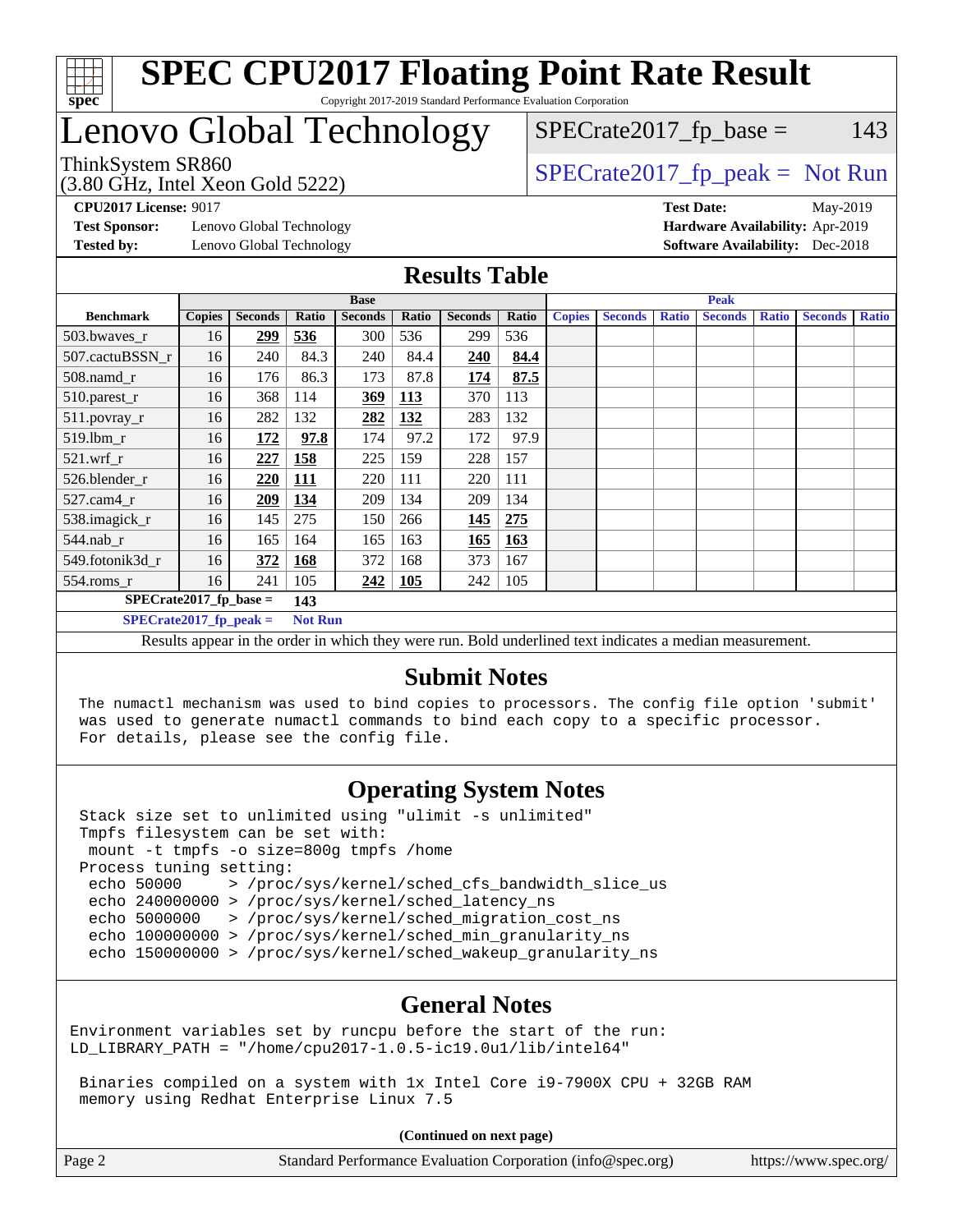

Copyright 2017-2019 Standard Performance Evaluation Corporation

# Lenovo Global Technology

ThinkSystem SR860<br>  $SPECrate2017$  fp\_peak = Not Run

 $SPECTate2017<sub>fr</sub> base = 143$ 

(3.80 GHz, Intel Xeon Gold 5222)

**[Test Sponsor:](http://www.spec.org/auto/cpu2017/Docs/result-fields.html#TestSponsor)** Lenovo Global Technology **[Hardware Availability:](http://www.spec.org/auto/cpu2017/Docs/result-fields.html#HardwareAvailability)** Apr-2019

**[CPU2017 License:](http://www.spec.org/auto/cpu2017/Docs/result-fields.html#CPU2017License)** 9017 **[Test Date:](http://www.spec.org/auto/cpu2017/Docs/result-fields.html#TestDate)** May-2019 **[Tested by:](http://www.spec.org/auto/cpu2017/Docs/result-fields.html#Testedby)** Lenovo Global Technology **[Software Availability:](http://www.spec.org/auto/cpu2017/Docs/result-fields.html#SoftwareAvailability)** Dec-2018

### **[General Notes \(Continued\)](http://www.spec.org/auto/cpu2017/Docs/result-fields.html#GeneralNotes)**

 Transparent Huge Pages enabled by default Prior to runcpu invocation Filesystem page cache synced and cleared with: sync; echo 3> /proc/sys/vm/drop\_caches runcpu command invoked through numactl i.e.: numactl --interleave=all runcpu <etc> NA: The test sponsor attests, as of date of publication, that CVE-2017-5754 (Meltdown) is mitigated in the system as tested and documented. Yes: The test sponsor attests, as of date of publication, that CVE-2017-5753 (Spectre variant 1) is mitigated in the system as tested and documented. Yes: The test sponsor attests, as of date of publication, that CVE-2017-5715 (Spectre variant 2) is mitigated in the system as tested and documented. Yes: The test sponsor attests, as of date of publication, that CVE-2018-3640 (Spectre variant 3a) is mitigated in the system as tested and documented. Yes: The test sponsor attests, as of date of publication, that CVE-2018-3639 (Spectre variant 4) is mitigated in the system as tested and documented.

#### **[Platform Notes](http://www.spec.org/auto/cpu2017/Docs/result-fields.html#PlatformNotes)**

BIOS configuration: Choose Operating Mode set to Maximum Performance Choose Operating Mode set to Custom Mode C-states set to Legacy Hyper-Threading set to Disable SNC set to Enable Sysinfo program /home/cpu2017-1.0.5-ic19.0u1/bin/sysinfo Rev: r5974 of 2018-05-19 9bcde8f2999c33d61f64985e45859ea9 running on linux-700n Mon May 27 01:14:14 2019 SUT (System Under Test) info as seen by some common utilities. For more information on this section, see <https://www.spec.org/cpu2017/Docs/config.html#sysinfo> From /proc/cpuinfo model name : Intel(R) Xeon(R) Gold 5222 CPU @ 3.80GHz 4 "physical id"s (chips) 16 "processors" cores, siblings (Caution: counting these is hw and system dependent. The following excerpts from /proc/cpuinfo might not be reliable. Use with caution.) cpu cores : 4 siblings : 4 physical 0: cores 5 8 9 13 physical 1: cores 2 5 9 13 physical 2: cores 2 5 8 12 physical 3: cores 1 5 9 13

**(Continued on next page)**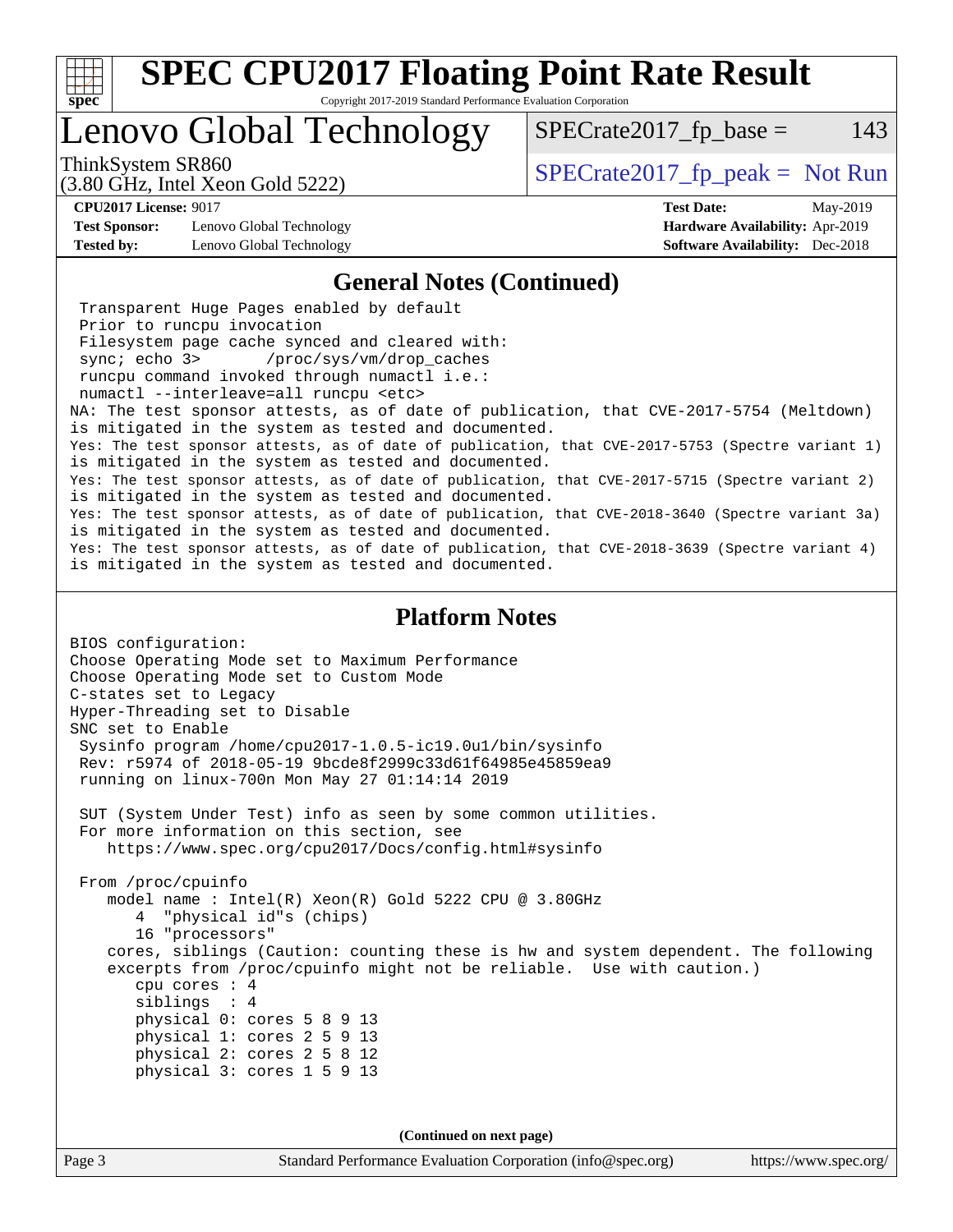

### **[SPEC CPU2017 Floating Point Rate Result](http://www.spec.org/auto/cpu2017/Docs/result-fields.html#SPECCPU2017FloatingPointRateResult)** Copyright 2017-2019 Standard Performance Evaluation Corporation

# Lenovo Global Technology

ThinkSystem SR860<br>  $SPECrate2017$  fp\_peak = Not Run

 $SPECTate2017<sub>fr</sub> base = 143$ 

**[CPU2017 License:](http://www.spec.org/auto/cpu2017/Docs/result-fields.html#CPU2017License)** 9017 **[Test Date:](http://www.spec.org/auto/cpu2017/Docs/result-fields.html#TestDate)** May-2019

**[Test Sponsor:](http://www.spec.org/auto/cpu2017/Docs/result-fields.html#TestSponsor)** Lenovo Global Technology **[Hardware Availability:](http://www.spec.org/auto/cpu2017/Docs/result-fields.html#HardwareAvailability)** Apr-2019 **[Tested by:](http://www.spec.org/auto/cpu2017/Docs/result-fields.html#Testedby)** Lenovo Global Technology **[Software Availability:](http://www.spec.org/auto/cpu2017/Docs/result-fields.html#SoftwareAvailability)** Dec-2018

(3.80 GHz, Intel Xeon Gold 5222)

## **[Platform Notes \(Continued\)](http://www.spec.org/auto/cpu2017/Docs/result-fields.html#PlatformNotes)**

 From lscpu: Architecture: x86\_64 CPU op-mode(s): 32-bit, 64-bit Byte Order: Little Endian  $CPU(s):$  16 On-line CPU(s) list: 0-15 Thread(s) per core: 1 Core(s) per socket: 4 Socket(s): 4 NUMA node(s): 8 Vendor ID: GenuineIntel CPU family: 6 Model: 85 Model name: Intel(R) Xeon(R) Gold 5222 CPU @ 3.80GHz Stepping: 6 CPU MHz: 3800.000 CPU max MHz: 3900.0000 CPU min MHz: 1200.0000 BogoMIPS: 7600.00 Virtualization: VT-x L1d cache: 32K L1i cache: 32K L2 cache: 1024K L3 cache: 16896K NUMA node0 CPU(s): 0,2 NUMA node1 CPU(s): 1,3 NUMA node2  $CPU(s):$  4,6 NUMA node3 CPU(s): 5,7 NUMA node4 CPU(s): 8,10 NUMA node5  $CPU(s):$  9,11 NUMA node6  $CPU(s):$  12,14 NUMA node7  $CPU(s):$  13,15 Flags: fpu vme de pse tsc msr pae mce cx8 apic sep mtrr pge mca cmov pat pse36 clflush dts acpi mmx fxsr sse sse2 ss ht tm pbe syscall nx pdpe1gb rdtscp lm constant\_tsc art arch\_perfmon pebs bts rep\_good nopl xtopology nonstop\_tsc cpuid aperfmperf pni pclmulqdq dtes64 monitor ds\_cpl vmx smx est tm2 ssse3 sdbg fma cx16 xtpr pdcm pcid dca sse4\_1 sse4\_2 x2apic movbe popcnt tsc\_deadline\_timer aes xsave avx f16c rdrand lahf\_lm abm 3dnowprefetch cpuid\_fault epb cat\_l3 cdp\_l3 invpcid\_single ssbd mba ibrs ibpb stibp tpr\_shadow vnmi flexpriority ept vpid fsgsbase tsc\_adjust bmi1 hle avx2 smep bmi2 erms invpcid rtm cqm mpx rdt\_a avx512f avx512dq rdseed adx smap clflushopt clwb intel\_pt avx512cd avx512bw avx512vl xsaveopt xsavec xgetbv1 xsaves cqm\_llc cqm\_occup\_llc cqm\_mbm\_total cqm\_mbm\_local dtherm ida arat pln pts pku ospke avx512\_vnni flush\_l1d arch\_capabilities /proc/cpuinfo cache data cache size : 16896 KB

**(Continued on next page)**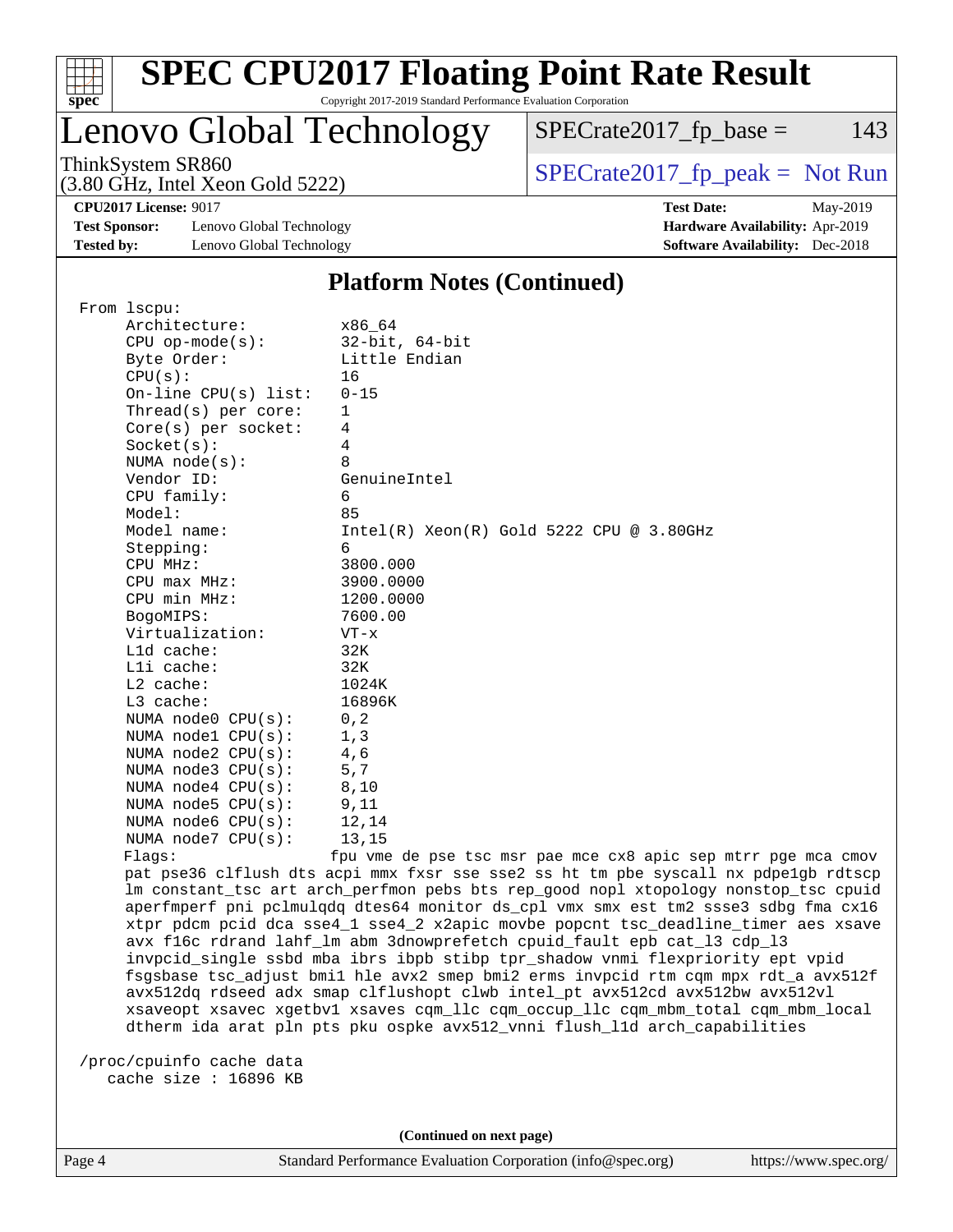

Copyright 2017-2019 Standard Performance Evaluation Corporation

# Lenovo Global Technology

ThinkSystem SR860<br>(3.80 GHz, Intel Xeon Gold 5222)  $\begin{array}{c} | \text{SPECrate2017\_fp\_peak} = \text{Not Run} \end{array}$ 

 $SPECTate2017<sub>fr</sub> base = 143$ 

(3.80 GHz, Intel Xeon Gold 5222) **[CPU2017 License:](http://www.spec.org/auto/cpu2017/Docs/result-fields.html#CPU2017License)** 9017 **[Test Date:](http://www.spec.org/auto/cpu2017/Docs/result-fields.html#TestDate)** May-2019

**[Test Sponsor:](http://www.spec.org/auto/cpu2017/Docs/result-fields.html#TestSponsor)** Lenovo Global Technology **[Hardware Availability:](http://www.spec.org/auto/cpu2017/Docs/result-fields.html#HardwareAvailability)** Apr-2019 **[Tested by:](http://www.spec.org/auto/cpu2017/Docs/result-fields.html#Testedby)** Lenovo Global Technology **[Software Availability:](http://www.spec.org/auto/cpu2017/Docs/result-fields.html#SoftwareAvailability)** Dec-2018

### **[Platform Notes \(Continued\)](http://www.spec.org/auto/cpu2017/Docs/result-fields.html#PlatformNotes)**

 From numactl --hardware WARNING: a numactl 'node' might or might not correspond to a physical chip. available: 8 nodes (0-7) node 0 cpus: 0 2 node 0 size: 193142 MB node 0 free: 192966 MB node 1 cpus: 1 3 node 1 size: 193530 MB node 1 free: 193398 MB node 2 cpus: 4 6 node 2 size: 193501 MB node 2 free: 193362 MB node 3 cpus: 5 7 node 3 size: 193530 MB node 3 free: 193360 MB node 4 cpus: 8 10 node 4 size: 193530 MB node 4 free: 193401 MB node 5 cpus: 9 11 node 5 size: 193530 MB node 5 free: 193394 MB node 6 cpus: 12 14 node 6 size: 193530 MB node 6 free: 190966 MB node 7 cpus: 13 15 node 7 size: 193527 MB node 7 free: 183175 MB node distances: node 0 1 2 3 4 5 6 7 0: 10 11 21 21 21 21 31 31 1: 11 10 21 21 21 21 31 31 2: 21 21 10 11 31 31 21 21 3: 21 21 11 10 31 31 21 21 4: 21 21 31 31 10 11 21 21 5: 21 21 31 31 11 10 21 21 6: 31 31 21 21 21 21 10 11 7: 31 31 21 21 21 21 11 10 From /proc/meminfo MemTotal: 1584970048 kB HugePages\_Total: 0 Hugepagesize: 2048 kB From /etc/\*release\* /etc/\*version\* SuSE-release: SUSE Linux Enterprise Server 12 (x86\_64) VERSION = 12 **(Continued on next page)**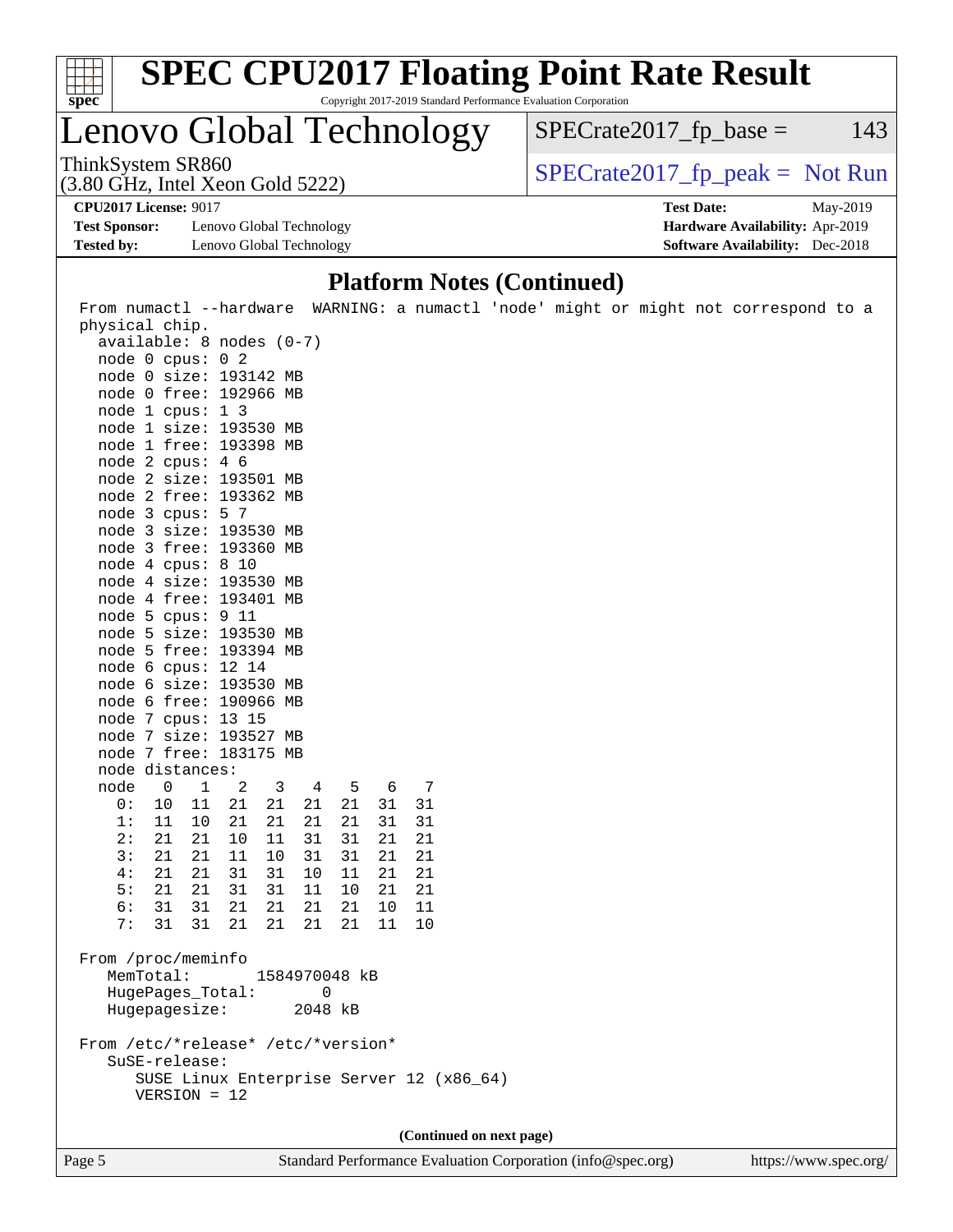

**(Continued on next page)**

| Page r |
|--------|
|--------|

Page 6 Standard Performance Evaluation Corporation [\(info@spec.org\)](mailto:info@spec.org) <https://www.spec.org/>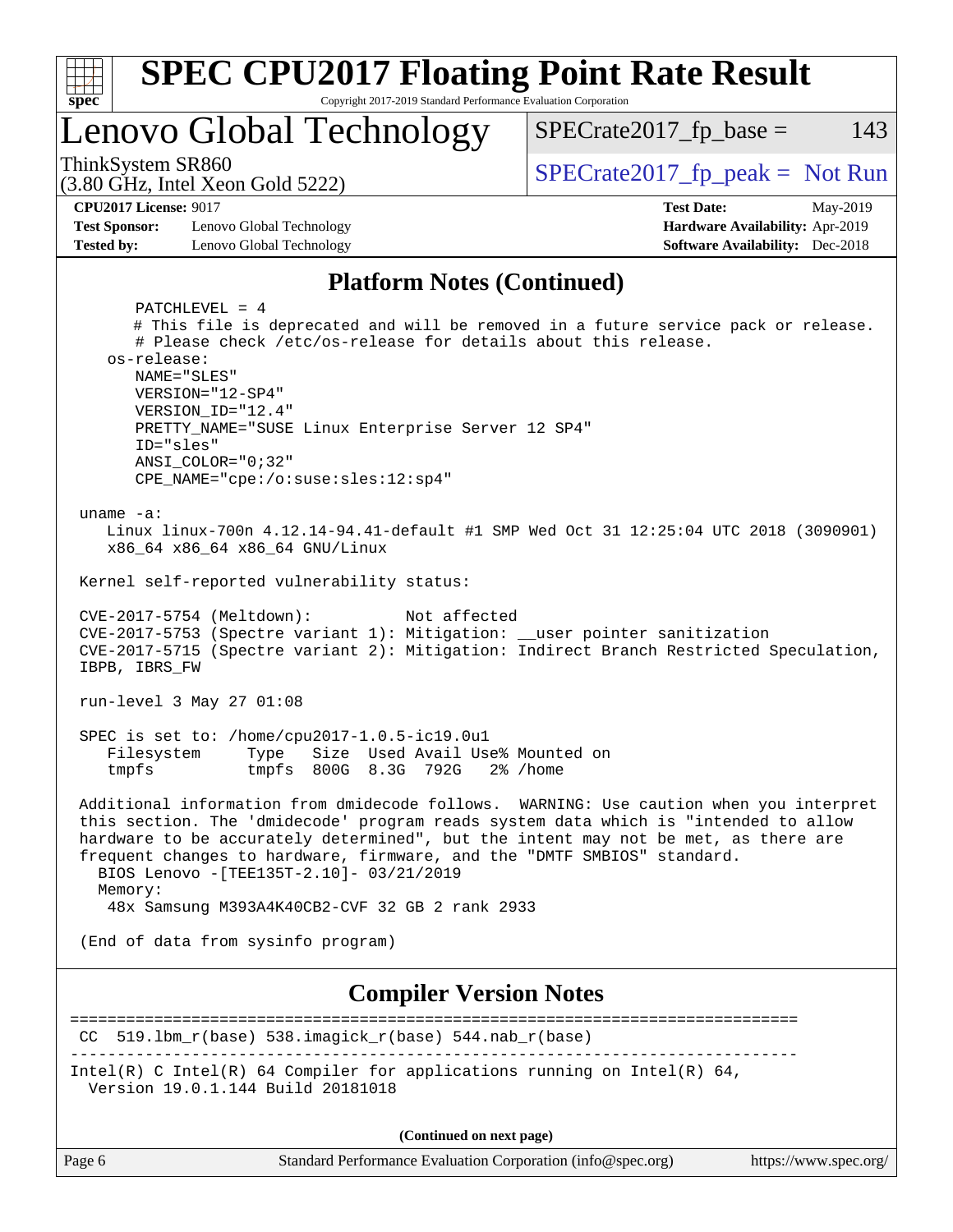| c<br>S | L | E | Ġ. |  |
|--------|---|---|----|--|

Copyright 2017-2019 Standard Performance Evaluation Corporation

Lenovo Global Technology

ThinkSystem SR860<br>  $(3.80 \text{ GHz, Intel Yoon Gold } 5222)$  [SPECrate2017\\_fp\\_peak =](http://www.spec.org/auto/cpu2017/Docs/result-fields.html#SPECrate2017fppeak) Not Run

 $SPECTate2017_fp\_base = 143$ 

(3.80 GHz, Intel Xeon Gold 5222)

**[CPU2017 License:](http://www.spec.org/auto/cpu2017/Docs/result-fields.html#CPU2017License)** 9017 **[Test Date:](http://www.spec.org/auto/cpu2017/Docs/result-fields.html#TestDate)** May-2019 **[Test Sponsor:](http://www.spec.org/auto/cpu2017/Docs/result-fields.html#TestSponsor)** Lenovo Global Technology **[Hardware Availability:](http://www.spec.org/auto/cpu2017/Docs/result-fields.html#HardwareAvailability)** Apr-2019 **[Tested by:](http://www.spec.org/auto/cpu2017/Docs/result-fields.html#Testedby)** Lenovo Global Technology **[Software Availability:](http://www.spec.org/auto/cpu2017/Docs/result-fields.html#SoftwareAvailability)** Dec-2018

### **[Compiler Version Notes \(Continued\)](http://www.spec.org/auto/cpu2017/Docs/result-fields.html#CompilerVersionNotes)**

| Copyright (C) 1985-2018 Intel Corporation. All rights reserved.<br>_________________________________                                                                                                                                                                                                                                                                                                                                                                                                                                                               |
|--------------------------------------------------------------------------------------------------------------------------------------------------------------------------------------------------------------------------------------------------------------------------------------------------------------------------------------------------------------------------------------------------------------------------------------------------------------------------------------------------------------------------------------------------------------------|
|                                                                                                                                                                                                                                                                                                                                                                                                                                                                                                                                                                    |
| $CXXC 508.namd_r(base) 510.parest_r(base)$                                                                                                                                                                                                                                                                                                                                                                                                                                                                                                                         |
| Intel(R) $C++$ Intel(R) 64 Compiler for applications running on Intel(R) 64,<br>Version 19.0.1.144 Build 20181018                                                                                                                                                                                                                                                                                                                                                                                                                                                  |
| Copyright (C) 1985-2018 Intel Corporation. All rights reserved.                                                                                                                                                                                                                                                                                                                                                                                                                                                                                                    |
| CC 511.povray_r(base) 526.blender_r(base)                                                                                                                                                                                                                                                                                                                                                                                                                                                                                                                          |
| Intel(R) $C++$ Intel(R) 64 Compiler for applications running on Intel(R) 64,<br>Version 19.0.1.144 Build 20181018                                                                                                                                                                                                                                                                                                                                                                                                                                                  |
| Copyright (C) 1985-2018 Intel Corporation. All rights reserved.<br>Intel(R) C Intel(R) 64 Compiler for applications running on Intel(R) 64,<br>Version 19.0.1.144 Build 20181018                                                                                                                                                                                                                                                                                                                                                                                   |
| Copyright (C) 1985-2018 Intel Corporation. All rights reserved.                                                                                                                                                                                                                                                                                                                                                                                                                                                                                                    |
|                                                                                                                                                                                                                                                                                                                                                                                                                                                                                                                                                                    |
| FC 507.cactuBSSN_r(base)                                                                                                                                                                                                                                                                                                                                                                                                                                                                                                                                           |
| Intel(R) C++ Intel(R) 64 Compiler for applications running on Intel(R) 64,<br>Version 19.0.1.144 Build 20181018<br>Copyright (C) 1985-2018 Intel Corporation. All rights reserved.<br>Intel(R) C Intel(R) 64 Compiler for applications running on Intel(R) 64,<br>Version 19.0.1.144 Build 20181018<br>Copyright (C) 1985-2018 Intel Corporation. All rights reserved.<br>$Intel(R)$ Fortran Intel(R) 64 Compiler for applications running on Intel(R)<br>64, Version 19.0.1.144 Build 20181018<br>Copyright (C) 1985-2018 Intel Corporation. All rights reserved. |
|                                                                                                                                                                                                                                                                                                                                                                                                                                                                                                                                                                    |
| $FC 503.bwaves_r(base) 549.fotonik3d_r(base) 554.roms_r(base)$                                                                                                                                                                                                                                                                                                                                                                                                                                                                                                     |
| $Intel(R)$ Fortran Intel(R) 64 Compiler for applications running on Intel(R)<br>64, Version 19.0.1.144 Build 20181018                                                                                                                                                                                                                                                                                                                                                                                                                                              |
| Copyright (C) 1985-2018 Intel Corporation. All rights reserved.                                                                                                                                                                                                                                                                                                                                                                                                                                                                                                    |
|                                                                                                                                                                                                                                                                                                                                                                                                                                                                                                                                                                    |
| $521.wrf_r(base)$ 527.cam4_r(base)<br>CC.                                                                                                                                                                                                                                                                                                                                                                                                                                                                                                                          |
| (Continued on next page)                                                                                                                                                                                                                                                                                                                                                                                                                                                                                                                                           |
| Standard Performance Evaluation Corporation (info@spec.org)<br>https://www.spec.org/<br>Page 7                                                                                                                                                                                                                                                                                                                                                                                                                                                                     |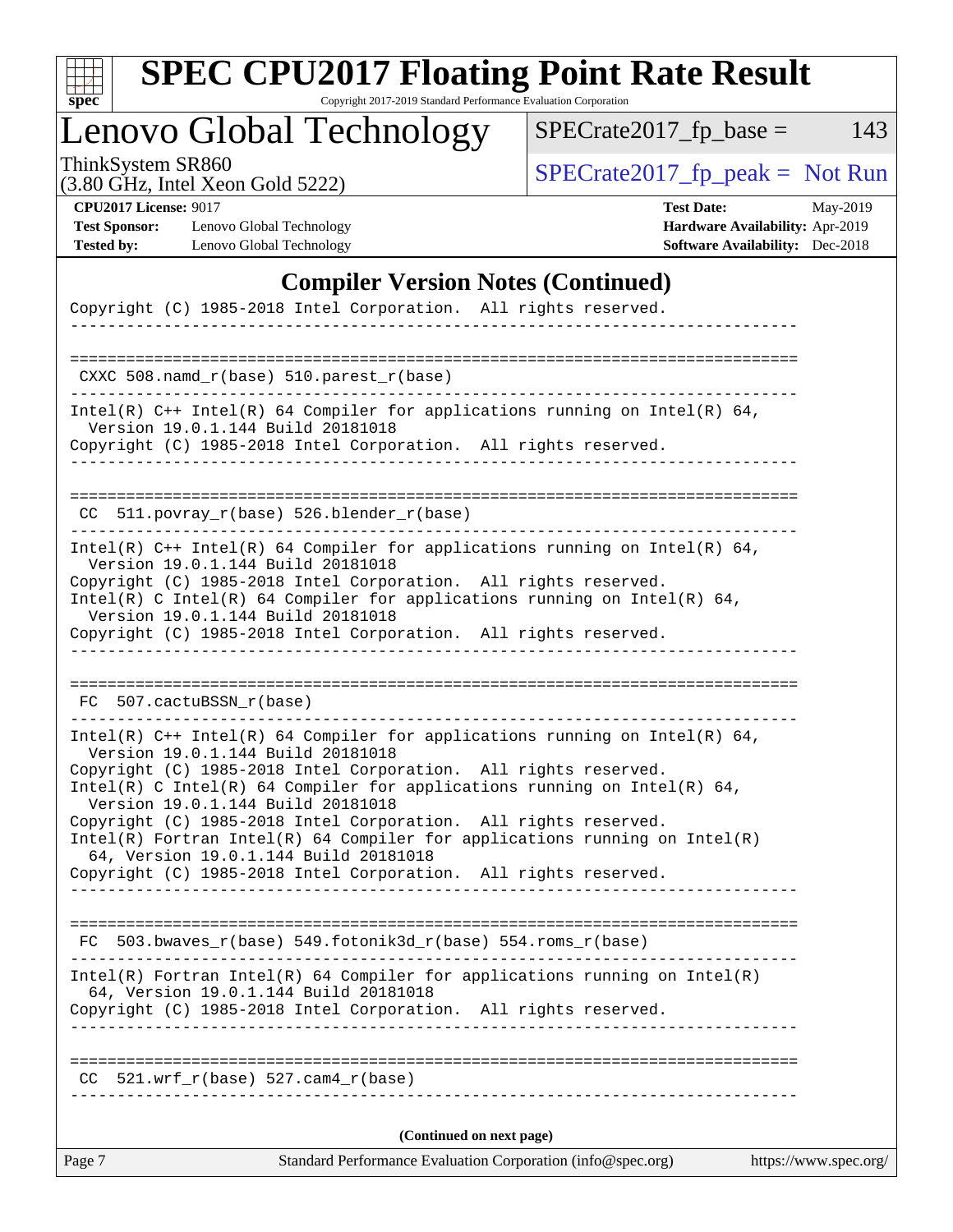

### **[SPEC CPU2017 Floating Point Rate Result](http://www.spec.org/auto/cpu2017/Docs/result-fields.html#SPECCPU2017FloatingPointRateResult)** Copyright 2017-2019 Standard Performance Evaluation Corporation

# Lenovo Global Technology

ThinkSystem SR860<br>  $SPECTI<sub>2</sub>$  [SPECrate2017\\_fp\\_peak =](http://www.spec.org/auto/cpu2017/Docs/result-fields.html#SPECrate2017fppeak) Not Run

 $SPECTate2017<sub>fr</sub> base = 143$ 

(3.80 GHz, Intel Xeon Gold 5222)

**[Test Sponsor:](http://www.spec.org/auto/cpu2017/Docs/result-fields.html#TestSponsor)** Lenovo Global Technology **[Hardware Availability:](http://www.spec.org/auto/cpu2017/Docs/result-fields.html#HardwareAvailability)** Apr-2019 **[Tested by:](http://www.spec.org/auto/cpu2017/Docs/result-fields.html#Testedby)** Lenovo Global Technology **[Software Availability:](http://www.spec.org/auto/cpu2017/Docs/result-fields.html#SoftwareAvailability)** Dec-2018

**[CPU2017 License:](http://www.spec.org/auto/cpu2017/Docs/result-fields.html#CPU2017License)** 9017 **[Test Date:](http://www.spec.org/auto/cpu2017/Docs/result-fields.html#TestDate)** May-2019

### **[Compiler Version Notes \(Continued\)](http://www.spec.org/auto/cpu2017/Docs/result-fields.html#CompilerVersionNotes)**

Intel(R) Fortran Intel(R)  $64$  Compiler for applications running on Intel(R) 64, Version 19.0.1.144 Build 20181018 Copyright (C) 1985-2018 Intel Corporation. All rights reserved. Intel(R) C Intel(R) 64 Compiler for applications running on Intel(R) 64, Version 19.0.1.144 Build 20181018 Copyright (C) 1985-2018 Intel Corporation. All rights reserved. ------------------------------------------------------------------------------

### **[Base Compiler Invocation](http://www.spec.org/auto/cpu2017/Docs/result-fields.html#BaseCompilerInvocation)**

[C benchmarks](http://www.spec.org/auto/cpu2017/Docs/result-fields.html#Cbenchmarks): [icc -m64 -std=c11](http://www.spec.org/cpu2017/results/res2019q3/cpu2017-20190625-15644.flags.html#user_CCbase_intel_icc_64bit_c11_33ee0cdaae7deeeab2a9725423ba97205ce30f63b9926c2519791662299b76a0318f32ddfffdc46587804de3178b4f9328c46fa7c2b0cd779d7a61945c91cd35)

[C++ benchmarks:](http://www.spec.org/auto/cpu2017/Docs/result-fields.html#CXXbenchmarks) [icpc -m64](http://www.spec.org/cpu2017/results/res2019q3/cpu2017-20190625-15644.flags.html#user_CXXbase_intel_icpc_64bit_4ecb2543ae3f1412ef961e0650ca070fec7b7afdcd6ed48761b84423119d1bf6bdf5cad15b44d48e7256388bc77273b966e5eb805aefd121eb22e9299b2ec9d9)

[Fortran benchmarks](http://www.spec.org/auto/cpu2017/Docs/result-fields.html#Fortranbenchmarks): [ifort -m64](http://www.spec.org/cpu2017/results/res2019q3/cpu2017-20190625-15644.flags.html#user_FCbase_intel_ifort_64bit_24f2bb282fbaeffd6157abe4f878425411749daecae9a33200eee2bee2fe76f3b89351d69a8130dd5949958ce389cf37ff59a95e7a40d588e8d3a57e0c3fd751)

[Benchmarks using both Fortran and C](http://www.spec.org/auto/cpu2017/Docs/result-fields.html#BenchmarksusingbothFortranandC): [ifort -m64](http://www.spec.org/cpu2017/results/res2019q3/cpu2017-20190625-15644.flags.html#user_CC_FCbase_intel_ifort_64bit_24f2bb282fbaeffd6157abe4f878425411749daecae9a33200eee2bee2fe76f3b89351d69a8130dd5949958ce389cf37ff59a95e7a40d588e8d3a57e0c3fd751) [icc -m64 -std=c11](http://www.spec.org/cpu2017/results/res2019q3/cpu2017-20190625-15644.flags.html#user_CC_FCbase_intel_icc_64bit_c11_33ee0cdaae7deeeab2a9725423ba97205ce30f63b9926c2519791662299b76a0318f32ddfffdc46587804de3178b4f9328c46fa7c2b0cd779d7a61945c91cd35)

[Benchmarks using both C and C++](http://www.spec.org/auto/cpu2017/Docs/result-fields.html#BenchmarksusingbothCandCXX): [icpc -m64](http://www.spec.org/cpu2017/results/res2019q3/cpu2017-20190625-15644.flags.html#user_CC_CXXbase_intel_icpc_64bit_4ecb2543ae3f1412ef961e0650ca070fec7b7afdcd6ed48761b84423119d1bf6bdf5cad15b44d48e7256388bc77273b966e5eb805aefd121eb22e9299b2ec9d9) [icc -m64 -std=c11](http://www.spec.org/cpu2017/results/res2019q3/cpu2017-20190625-15644.flags.html#user_CC_CXXbase_intel_icc_64bit_c11_33ee0cdaae7deeeab2a9725423ba97205ce30f63b9926c2519791662299b76a0318f32ddfffdc46587804de3178b4f9328c46fa7c2b0cd779d7a61945c91cd35)

[Benchmarks using Fortran, C, and C++:](http://www.spec.org/auto/cpu2017/Docs/result-fields.html#BenchmarksusingFortranCandCXX) [icpc -m64](http://www.spec.org/cpu2017/results/res2019q3/cpu2017-20190625-15644.flags.html#user_CC_CXX_FCbase_intel_icpc_64bit_4ecb2543ae3f1412ef961e0650ca070fec7b7afdcd6ed48761b84423119d1bf6bdf5cad15b44d48e7256388bc77273b966e5eb805aefd121eb22e9299b2ec9d9) [icc -m64 -std=c11](http://www.spec.org/cpu2017/results/res2019q3/cpu2017-20190625-15644.flags.html#user_CC_CXX_FCbase_intel_icc_64bit_c11_33ee0cdaae7deeeab2a9725423ba97205ce30f63b9926c2519791662299b76a0318f32ddfffdc46587804de3178b4f9328c46fa7c2b0cd779d7a61945c91cd35) [ifort -m64](http://www.spec.org/cpu2017/results/res2019q3/cpu2017-20190625-15644.flags.html#user_CC_CXX_FCbase_intel_ifort_64bit_24f2bb282fbaeffd6157abe4f878425411749daecae9a33200eee2bee2fe76f3b89351d69a8130dd5949958ce389cf37ff59a95e7a40d588e8d3a57e0c3fd751)

### **[Base Portability Flags](http://www.spec.org/auto/cpu2017/Docs/result-fields.html#BasePortabilityFlags)**

 503.bwaves\_r: [-DSPEC\\_LP64](http://www.spec.org/cpu2017/results/res2019q3/cpu2017-20190625-15644.flags.html#suite_basePORTABILITY503_bwaves_r_DSPEC_LP64) 507.cactuBSSN\_r: [-DSPEC\\_LP64](http://www.spec.org/cpu2017/results/res2019q3/cpu2017-20190625-15644.flags.html#suite_basePORTABILITY507_cactuBSSN_r_DSPEC_LP64) 508.namd\_r: [-DSPEC\\_LP64](http://www.spec.org/cpu2017/results/res2019q3/cpu2017-20190625-15644.flags.html#suite_basePORTABILITY508_namd_r_DSPEC_LP64) 510.parest\_r: [-DSPEC\\_LP64](http://www.spec.org/cpu2017/results/res2019q3/cpu2017-20190625-15644.flags.html#suite_basePORTABILITY510_parest_r_DSPEC_LP64) 511.povray\_r: [-DSPEC\\_LP64](http://www.spec.org/cpu2017/results/res2019q3/cpu2017-20190625-15644.flags.html#suite_basePORTABILITY511_povray_r_DSPEC_LP64) 519.lbm\_r: [-DSPEC\\_LP64](http://www.spec.org/cpu2017/results/res2019q3/cpu2017-20190625-15644.flags.html#suite_basePORTABILITY519_lbm_r_DSPEC_LP64) 521.wrf\_r: [-DSPEC\\_LP64](http://www.spec.org/cpu2017/results/res2019q3/cpu2017-20190625-15644.flags.html#suite_basePORTABILITY521_wrf_r_DSPEC_LP64) [-DSPEC\\_CASE\\_FLAG](http://www.spec.org/cpu2017/results/res2019q3/cpu2017-20190625-15644.flags.html#b521.wrf_r_baseCPORTABILITY_DSPEC_CASE_FLAG) [-convert big\\_endian](http://www.spec.org/cpu2017/results/res2019q3/cpu2017-20190625-15644.flags.html#user_baseFPORTABILITY521_wrf_r_convert_big_endian_c3194028bc08c63ac5d04de18c48ce6d347e4e562e8892b8bdbdc0214820426deb8554edfa529a3fb25a586e65a3d812c835984020483e7e73212c4d31a38223) 526.blender\_r: [-DSPEC\\_LP64](http://www.spec.org/cpu2017/results/res2019q3/cpu2017-20190625-15644.flags.html#suite_basePORTABILITY526_blender_r_DSPEC_LP64) [-DSPEC\\_LINUX](http://www.spec.org/cpu2017/results/res2019q3/cpu2017-20190625-15644.flags.html#b526.blender_r_baseCPORTABILITY_DSPEC_LINUX) [-funsigned-char](http://www.spec.org/cpu2017/results/res2019q3/cpu2017-20190625-15644.flags.html#user_baseCPORTABILITY526_blender_r_force_uchar_40c60f00ab013830e2dd6774aeded3ff59883ba5a1fc5fc14077f794d777847726e2a5858cbc7672e36e1b067e7e5c1d9a74f7176df07886a243d7cc18edfe67) 527.cam4\_r: [-DSPEC\\_LP64](http://www.spec.org/cpu2017/results/res2019q3/cpu2017-20190625-15644.flags.html#suite_basePORTABILITY527_cam4_r_DSPEC_LP64) [-DSPEC\\_CASE\\_FLAG](http://www.spec.org/cpu2017/results/res2019q3/cpu2017-20190625-15644.flags.html#b527.cam4_r_baseCPORTABILITY_DSPEC_CASE_FLAG) 538.imagick\_r: [-DSPEC\\_LP64](http://www.spec.org/cpu2017/results/res2019q3/cpu2017-20190625-15644.flags.html#suite_basePORTABILITY538_imagick_r_DSPEC_LP64) 544.nab\_r: [-DSPEC\\_LP64](http://www.spec.org/cpu2017/results/res2019q3/cpu2017-20190625-15644.flags.html#suite_basePORTABILITY544_nab_r_DSPEC_LP64) 549.fotonik3d\_r: [-DSPEC\\_LP64](http://www.spec.org/cpu2017/results/res2019q3/cpu2017-20190625-15644.flags.html#suite_basePORTABILITY549_fotonik3d_r_DSPEC_LP64) 554.roms\_r: [-DSPEC\\_LP64](http://www.spec.org/cpu2017/results/res2019q3/cpu2017-20190625-15644.flags.html#suite_basePORTABILITY554_roms_r_DSPEC_LP64)